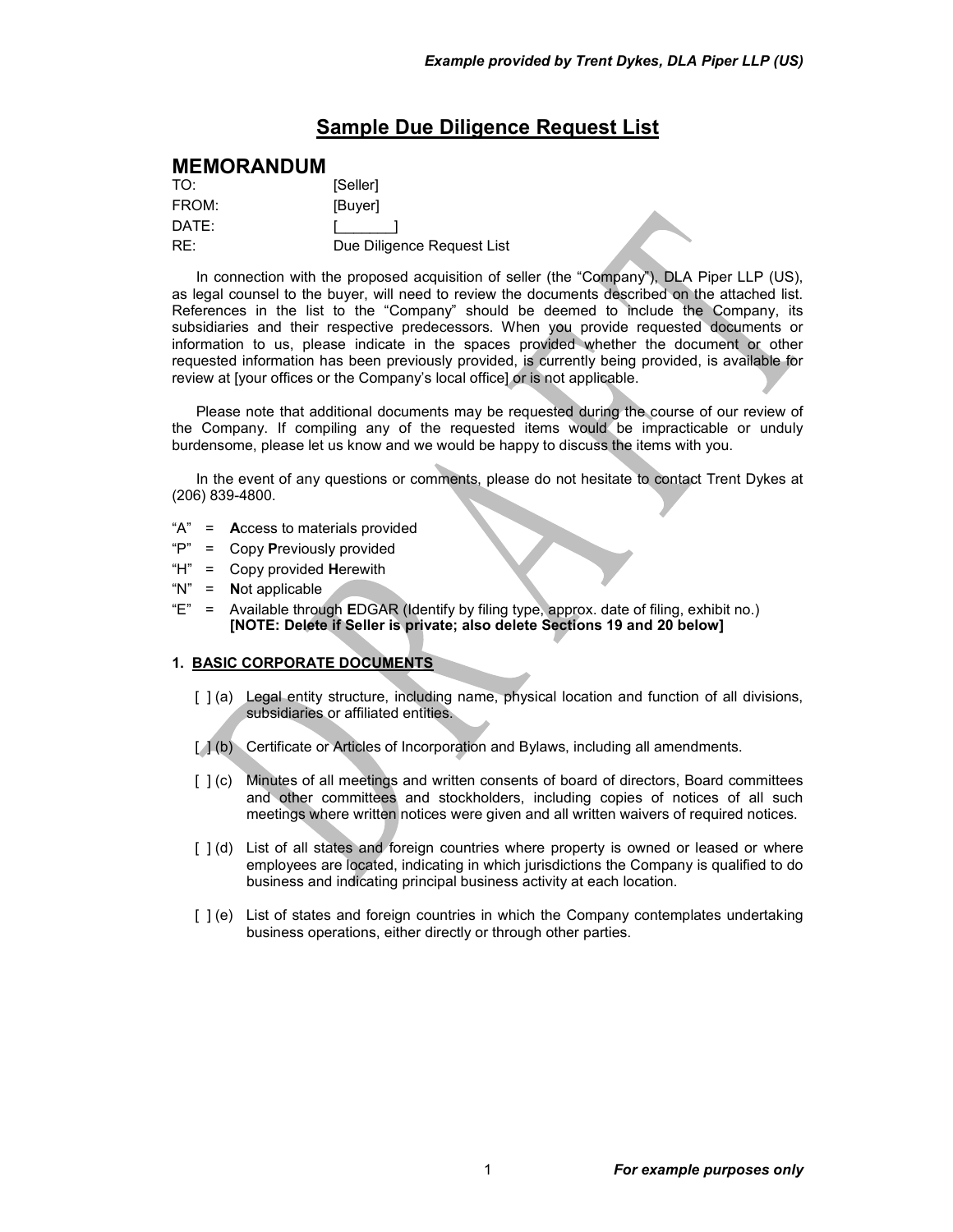#### **2. STOCKHOLDER INFORMATION**

- [ ] (a) Samples of common and preferred stock certificates, debentures and any other outstanding debt or equity securities.
- [  $|$  (b) The Company's stock books.
- [ ] (c) Lists of all current owners of shares, including address, number of shares owned, dates of issuance and full payment, the consideration received by the Company and applicable stop transfer orders or restrictive legends.
- [ ] (d) List of all options, warrants and other rights to acquire equity securities, including date of grant or issuance, exercise or conversion price, number of shares, vesting schedule and names and addresses of holders.

# **3. AGREEMENTS REGARDING SECURITIES**

- [ ] (a) Stock option plans and forms of option agreements which have been used.
- [  $|$  (b) Copies of all warrants, including all amendments.
- [  $1$  (c) Stock purchase agreements and any related documents.
- [ ] (d) Any other documents relating to sales of securities by the Company, including any private placement memoranda or other offering circulars.
- [ ] (e) Any agreements and other documentation relating to repurchases, redemptions, exchanges, conversions or similar transactions involving the Company's securities.
- [ ] (f) Permits, notices of exemption and consents for issuance or transfer of the Company's securities and other evidence of qualification or exemption under applicable state blue sky laws.
- [  $|$  (g) Forms D or any other evidence of qualification or exemption under the Securities Act of 1933, as amended.
- [ ] (h) Employee stock ownership plans, stock purchase plans or similar plans and forms of agreements which have been used.
- [ ] (i) Copies of any voting trust, buy-sell or other similar agreement covering any of the Company's securities.
- [ ] (j) All agreements containing registration rights or assigning such rights or any other rights (including preemptive rights, rights of first refusal, etc.) granted with respect to the capital stock of the Company.

### **4. OTHER MATERIAL CONTRACTS**

- [  $| (a)$  Convertible, senior or other debt financings, if any.
- [ ] (b) Bank line of credit or loan agreements and guarantees, including any amendments, renewal letters, notices, etc.
- [ ] (c) Description of any default by any party under any contract or commitment affecting the Company or its property, or any circumstance which might reasonably be expected in the future to give rise to such default.
- [  $1(d)$  All outstanding leases of real and personal property, including equipment leases.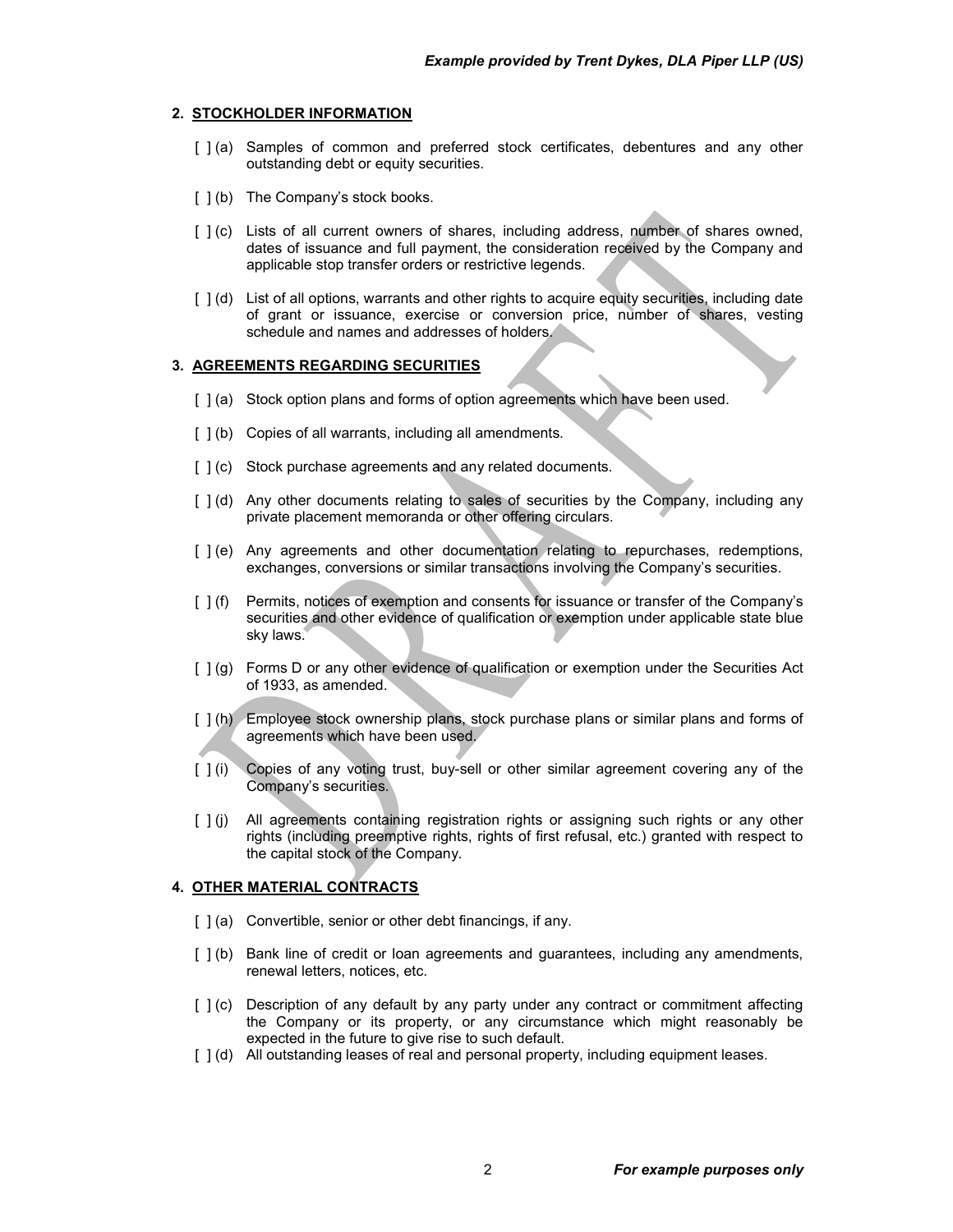- [ ] (e) All agreements entered into by the Company or any of its subsidiaries relating to a material acquisition or disposition of assets or stock and schedules of exceptions thereto.
- [ ] (f) Material contracts (over \$[ ] ]) with suppliers, contract manufacturers or customers, including OEM and similar agreements.
- [  $j$  (g) List of major suppliers, indicating total and type of purchases from each supplier during the last two fiscal years and the current fiscal year, any key suppliers not subject to supply agreements, sole source suppliers and any subcontracted work.
- [ ] (h) Model or standard sales or license agreements, if used by the Company.
- [ ] (i) Agreements for loans to key employees, and any other agreements with officers, directors, employees and consultants, whether or not now outstanding.
- [  $\vert$  (j) Schedule of insurance policies in force covering property of the Company and any other insurance policies in force (such as "key man" policies).
- [ ] (k) Partnership, product development and joint venture agreements, if any.
- [  $1$  (I) All security agreements covering the Company's assets.
- [ ] (m) All agreements or proposed agreements with distributors, dealers and sales representatives.
- [ ] (n) Indemnification agreements.
- [  $|$  (o) Research and development agreements.
- [ ] (p) All agreements, or proposed agreements pursuant to which the Company licenses any of its proprietary rights or is licensed by any third party to any proprietary rights.
- [ ] (q) All agreements concerning the sharing of R&D facilities or similar agreements.
- [ ] (r) List and copies of any intercompany agreements with affiliated entities relevant to the development, use or commercialization of the Company's technology (as defined below).
- [ ] (s) Copies of standard forms of purchase orders, quotations and order acknowledgments relevant to the Company's technology.
- [ ] (t) Description of any provisions that purport to restrict the Company's ability to compete with respect to the Company's technology, whether by agreement, court order, or otherwise.
- [ ] (u) List and copies of all source code, manufacturing, development or other form of escrow agreements, whether internal or third party escrow accounts, which relate to the Company's technology and to which Company is a party.
- [ ] (v) Other material contracts.

### **5. PRODUCTS, MANUFACTURING AND COMPETITION**

- [ ] (a) List of principal products and, for each product, (i) short description of the product, (ii) principal competitive products, (iii) principal customers and (iv) sites where manufactured.
- [  $|$  (b) List of third party developers showing total and type of project for each developer.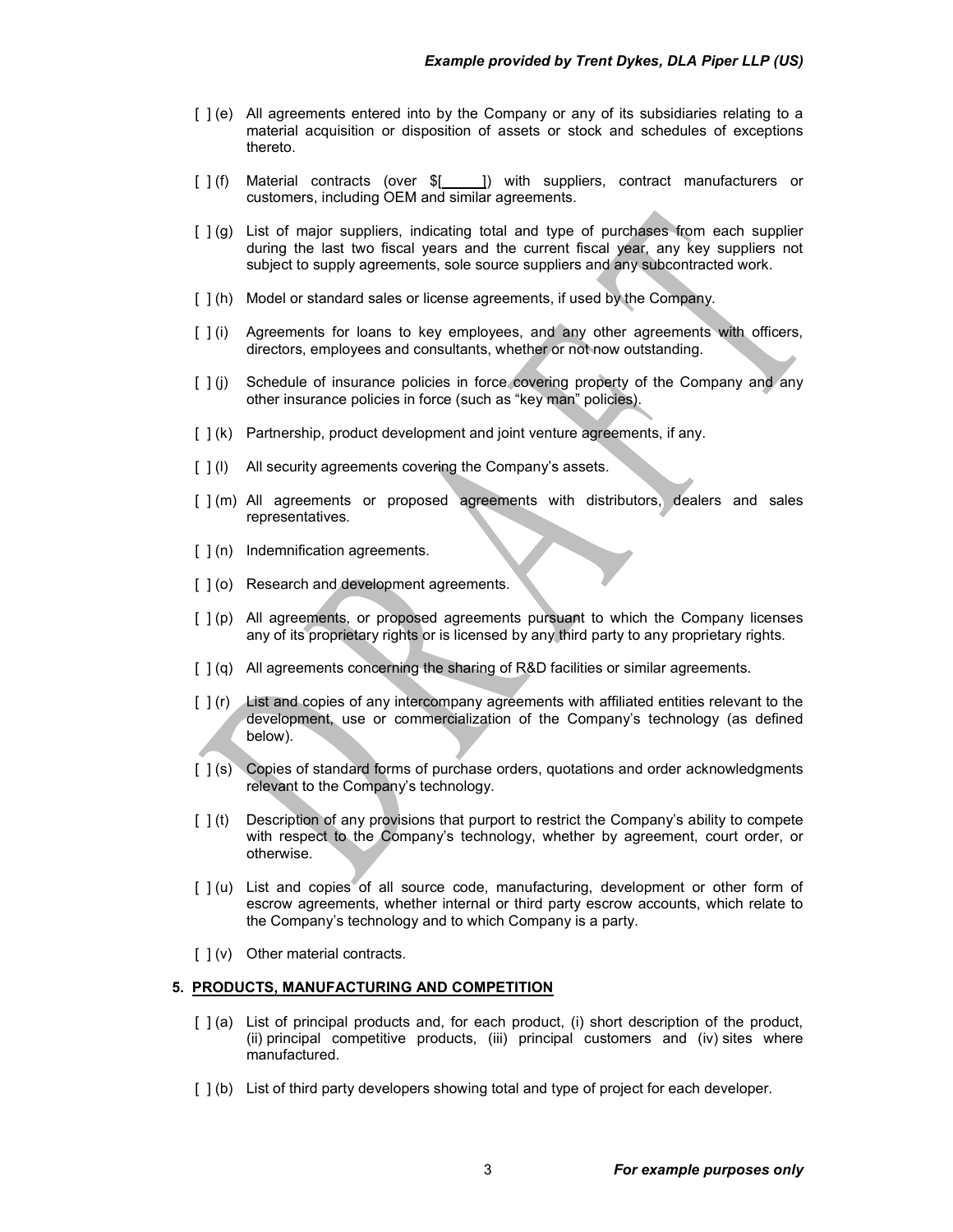- [ ] (c) List of third party software duplicators and manual publishers, if any.
- [ ] (d) Copies of any non-competition agreements of the Company or employees.
- [  $|$  (e) List of the top 20 customers of the Company, indicating the types of products and the amounts of each purchased.
- [  $|$  (f) List of service and support contracts.
- [  $|$  (g) Company-financed customer purchase agreements.
- [ ] (h) Price lists, catalogues and brochures for the Company's products.
- [ ] (i) Forms of warranties and guarantees provided to customers.
- [ ] (j) List of major risks, in rough priority, of technical problems or limitations which current and planned product lines may encounter.
- [ ] (k) Description of any significant customer relationship terminated or suspended within the last three years.

#### **6. GOVERNMENTAL REGULATIONS**

- [ ] (a) Permits for conduct of business, including licenses, franchises and concessions, if any.
- [  $|$  (b) All certificates, permits, etc., evidencing compliance with specific regulations, including environmental and workers health and safety regulations.
- [  $|$  (c) List and description of any government regulations (federal, state, local or foreign) of whatever kind (safety, labor, environmental, etc.) which have special application to the Company's business.
- [ ] (d) Copies of all material filings, applications and correspondence with, all documents relating to investigations or reviews conducted by, and all demands, notices, requests for information, approvals, authorizations, determinations, rulings or orders received from, any federal, state, local or foreign governmental agencies.
- [  $|$  (e) Description and status statement of all pending or threatened regulatory, judicial or administrative actions relating to regulatory matters.
- [ ] (f) Any material agreements, correspondence, undertakings, or understandings between the Company and any regulatory body.
- [ ] (g) Access to the Company's files relating to regulatory matters; copies of reports of any inspections, surveys or audits, whether generated internally or by regulatory authorities or other third parties.

### **7. TAXATION**

- [ ] (a) Provide all federal, state, local and foreign income and franchise tax returns of Company filed for the last three fiscal years and all such returns for any prior year that is still subject to audit or adjustment.
- [ ] (b) Identify all jurisdictions in which sales and use tax returns are filed by Company including a summary by jurisdiction of total sales and use taxes paid during the last three fiscal years. Please provide details with respect to any significant changes to this list of filing jurisdictions since incorporation.
- [  $1(c)$  Provide a schedule by jurisdiction of all property taxes paid during the last three fiscal years.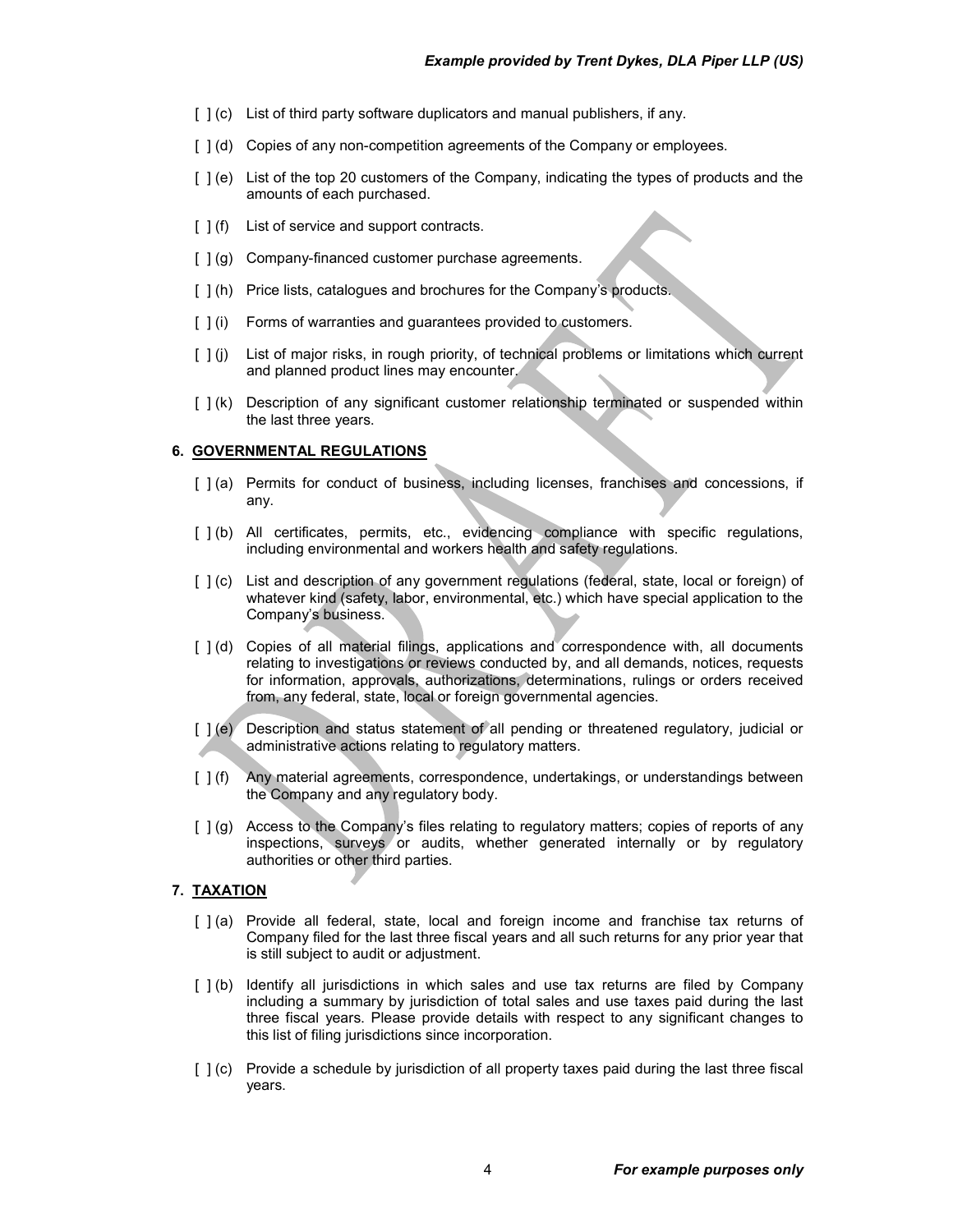- [ ] (d) Identify any excise tax returns filed by the Company for the production, sale and distribution of product; identify all jurisdictions where the Company is subject to VAT or a similar tax.
- [ ] (e) Provide any private letter ruling or other letter ruling obtained from the IRS or any state, and each application for any ruling (including any pending ruling) pertaining to Company.
- [ ] (f) Provide summary results of all tax examinations and audits (federal, state and foreign) pertaining to Company (including income, sales and use, employment, and property tax) completed within the last five years (or still outstanding) including copies of all revenue agent reports, closing agreements, or other correspondence from or to any taxing authority addressing issues raised in the examination.
- [ ] (g) Identify all material intercompany transactions within the last three fiscal years, including transactions between U.S. and foreign affiliates of the Company, as well as transactions between the Company and its stockholders, if not provided elsewhere.
- [ ] (h) Provide all tax sharing agreements, tax indemnity agreements, and transfer pricing agreements pertaining to the Company.
- [ ] (i) Provide a list of states in which more than [\$100,000] products or services were sold within each of the last three fiscal years.
- [ ] (j) Provide a list of all states in which independent contractors perform any sales, marketing or product support activities (including installation, repair or warranty service) on behalf of the Company.
- [ ] (k) Provide a schedule of federal and state net operating loss carryforwards and tax credit carryforwards, including years of expiration.
- [  $|$  (l) Provide a description of any tax contingency reserves on the Company's balance sheet and any work papers explaining such tax reserves.
- [ ] (m) Identify any pending claims for refund of any tax, fee or similar item.
- [ ] (n) Describe any material tax planning strategy or tax shelter transaction implemented within the last five years and provide any related correspondence.

# **8. LITIGATION AND AUDITS**

- [ ] (a) All management letters or special reports from the auditor and responses thereto concerning internal accounting controls in connection with any current audit and the audits for the last three fiscal years.
- [  $|$  (b) Settlement documents, if any.
- [  $|$  (c) Decrees, order and judgments of courts or governmental agencies with respect to the Company.
- [ ] (d) Description of any warranty claims which have been made against the Company or any related partnership or joint venture and the resolutions of such claims.
- [ ] (e) List of pending, asserted or threatened lawsuits or other claims or investigations, together with short summary of the claims and related facts.

### **9. EMPLOYEES AND MANAGEMENT**

[ ] (a) Description of any significant labor problems the Company has experienced.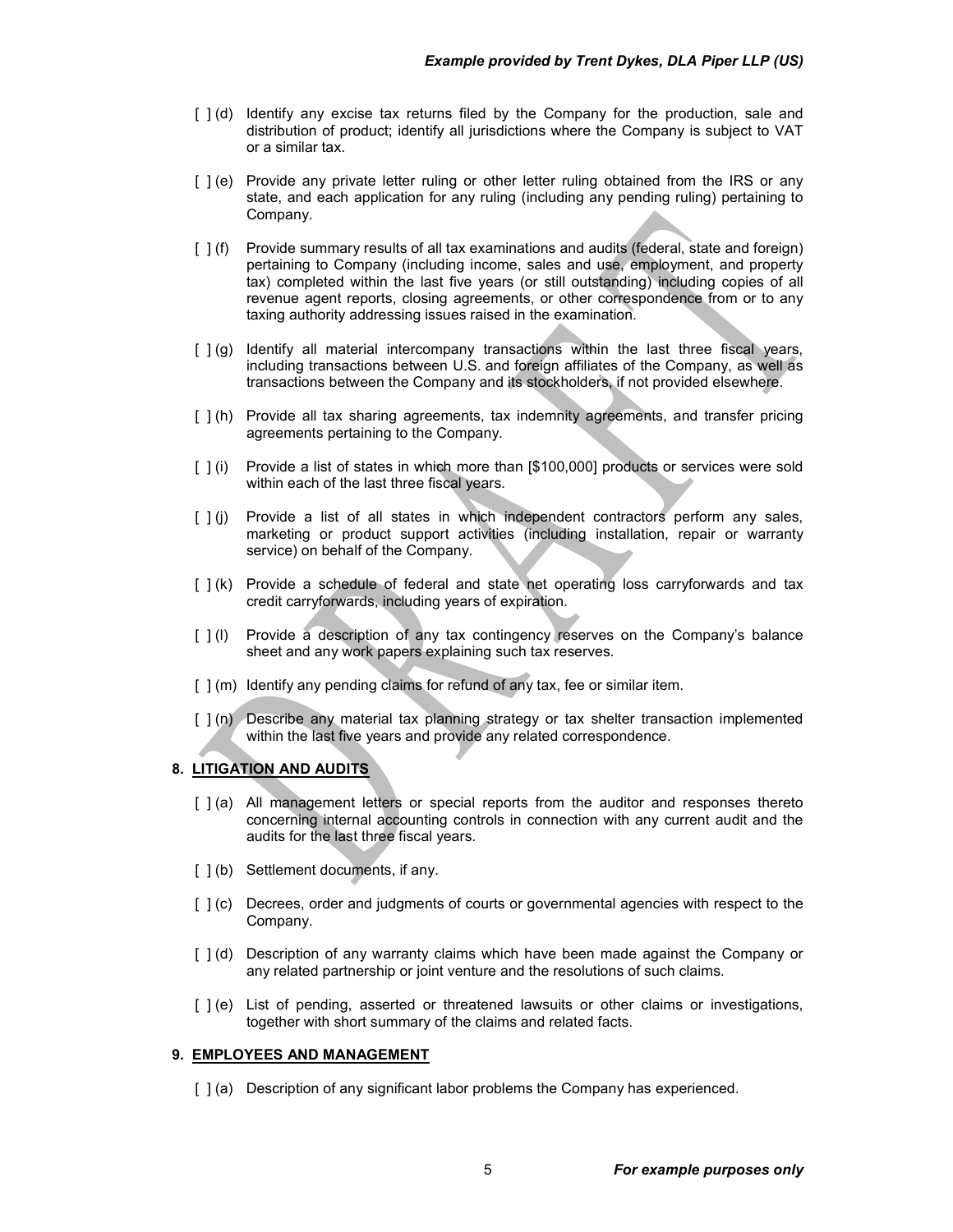- [  $|$  (b) Management and Organization chart.
- [  $|$  (c) Description of any material transactions since inception with any "insider" (i.e., any officer, director, or owner of a substantial amount of the Company's securities) or any associate of an "insider."
- [ ] (d) Copy of form of any invention and confidentiality agreement to protect trade secrets and list of any officers, directors, employees or consultants who have not signed such agreements.
- [ ] (e) Copy of form of offer letter and all employment agreement.
- [ ] (f) Summary of standard employee benefits (vacation, sick leave, sabbatical, medical insurance, life and disability insurance, etc.)
- [ ] (g) A list of the amount of cash compensation (including as separate items the amount of salary, bonus, commission and deferred salary pursuant to any plans) and other forms of compensation (such as car allowances, forgiveness of loans and other perquisites) paid to each of the Company's officers and directors for services rendered in the last full fiscal year and to be paid in the current fiscal year.
- [  $|$  (h) Description of commissions paid to managers, agents, or other employees for the last fiscal year and to be paid in the current fiscal year.
- [  $|$  (i) Founders agreements, "golden parachute" agreements, severance agreements, and any other agreements containing acceleration benefits or other benefits upon termination of employment or in connection with a change in control, if any.
- [  $| (k)$  Summary of worker's compensation claims made.
- [  $|$  (l) Personnel policies, manuals and handbooks.
- [  $|$  (m) Number of employees by department.

#### **10. EMPLOYEE BENEFITS**

- [ ] (a) Copies of all 401(k) and other qualified pension and profit sharing plan documents, all amendments, summary plan descriptions, adoption agreements, trust agreements, administrative services agreements, group annuity contracts, resolutions, IRS opinion/determination letter, last three years nondiscrimination and compliance testing and last five years Form 5500.
- [ ] (b) Copy of group health plan document and Summary Plan Description (SPD), last three years Form 5500.
- [ ] (c) Copy of Section 125 Plan document, SPD (include dependent care plans, health flexible spending accounts, etc.) and last three years Form 5500.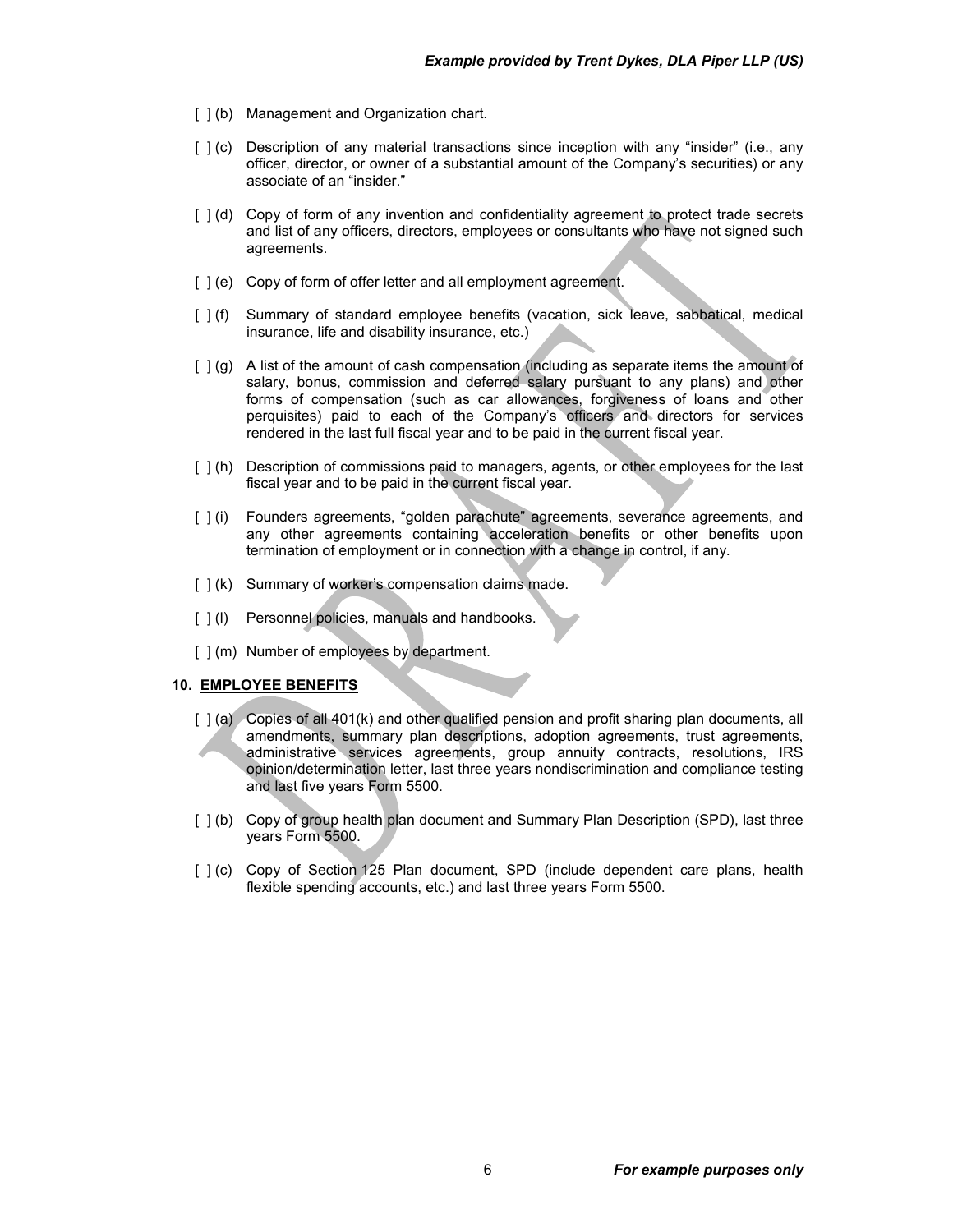#### **11. FINANCIAL INFORMATION**

- [ ] (a) Financial, operating or business plans and projections, including underlying assumptions.
- [ ] (b) Backup data for revenue forecasts by product and/or market segments and estimates of the Company's market share in each.
- [ ] (c) Balance sheet account reconciliations and specific supporting detail: cash, receivables and unbilled receivables, sales-type leases, inventory, prepaids, fixed assets, reserves and accruals, sales tax, deferred income, debt, stock reconciliations.
- [ ] (d) Financial statements for past [three] fiscal years, and interim financial statements covering each completed quarter of current fiscal year.
- [] (e) Most current balance sheet and income statement.
- [ ] (f) Quarterly projected financial statements for the next three fiscal years.
- [ ] (g) Quarterly analyses of sales and cost by major market segments/product lines for the current year to date and the next three fiscal years.
- [ ] (h) Reserves analyses as of the end of the last fiscal year and last fiscal quarter.
- [ ] (i) Comparison of budget to actual (summary and detail) for last fiscal year and current fiscal year to date.
- [ ] (j) List of all recorded or unrecorded contingent liabilities as of the end of the last year and at the latest available date.
- [ ] (k) Capital budget.
- [  $|$  (l) Cash report and cash flow projections.
- [ ] (m) Brief description of cash investment practices and policies and status of current cash balance investments.
- [  $1(n)$  Brief description of any foreign currency transactions, practice and policies.

# **12. MARKETING INFORMATION**

- [ ] (a) Internal market size and growth projections (by units and dollars) for each market segment.
- [ ] (b) Market share data (by units and dollars) for the Company and any competitors, both current and historical.
- [  $|$  (c) Any external/independent analysis of market size, growth and share data.
- [  $| (d)$  List of principal competitors by market segment.
- [ ] (e) Any recent analysis of competitors.
- [ ] (f) Any customer survey data which has recently been collected.
- $\lceil \cdot \rceil$  (g) All current product and marketing literature.
- [ ] (h) Any noncompetition agreements or other agreements restricting the Company's business activities.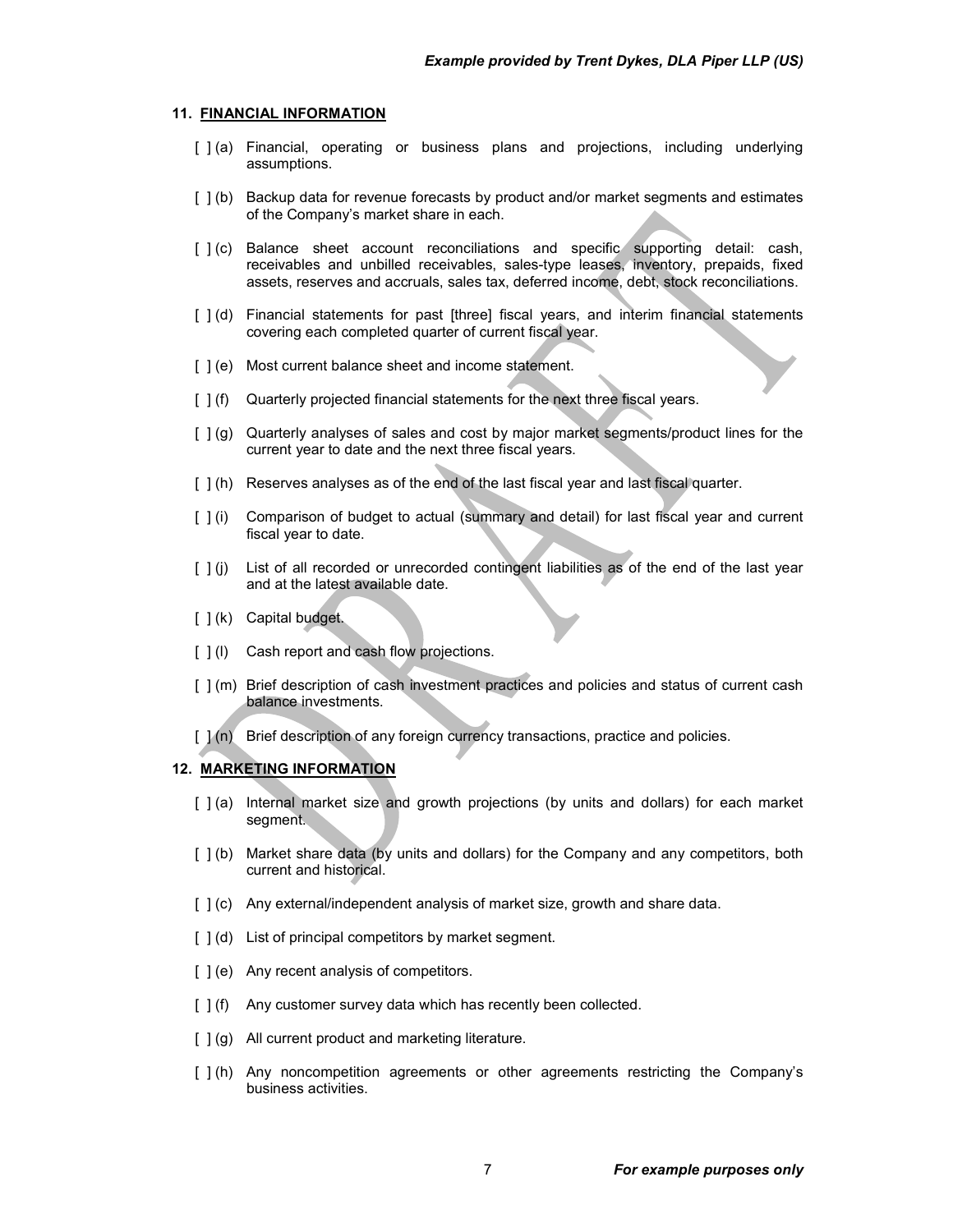[ ] (i) Market research, marketing studies, long- and short-term strategic plans and valuation analyses prepared by the Company or third parties for the Company.

## **13. GOVERNMENT CONTRACTS**

- [ ] (a) All Government Contracts, including all modifications and attachments, and any Cooperative Agreements under any Government technology transfer program, e.g., CRADAS, which has not been "closed-out" by the Government, including any contracts which have been fully performed but for which the Company has not received final indirect cost rates (the "Government Contracts").
- [  $|$  (b) All representations and certifications signed for each Government Contract, including any "secondary" certifications under the Procurement Integrity Act executed by personnel "substantially involved in the procurement."
- [ ] (c) Any and all Small Business Subcontracting Plans drafted and/or approved for each Government Contract.
- [ ] (d) Any Cost Accounting Standards Disclosure Forms submitted with or applicable to a Government Contract.
- [ ] (e) Any "Advance Agreements" pertaining to a Government Contract regarding the allowability or allocability of contract costs.
- [ ] (f) All Cost or Pricing Data submissions for each Government Contract (SF 1411 and accompanying materials).
- [  $| (g)$  Descriptions of the Company's internal system and practices used for gathering cost or pricing data, including practices with regard to conducting "final sweeps" and establishing "cut-off-dates" for submission.
- [ ] (h) List and briefly describe any audit conducted and audit findings for each Government Contract, including pre-award and post-award audits, and provide any DCAA or other audit reports in the Company's possession relating to the Government Contracts.
- [ ] (i) List technical data provided under the Government Contracts with:
	- (1) Unlimited Rights;
	- (2) Government Purpose (License) Rights
	- (3) Limited Rights
- [ ] (j) List computer software provided under the Government Contracts with:
	- (1) Unlimited Rights
	- (2) Government Purpose (License) Rights
	- (3) Limited Rights
- [ ] (k) List of any restricted rights computer software incorporated into non-commercial Government products.
- [ ] (I) Any Requests for Equitable Adjustment (REA's) or claims submitted under any Government Contract, including all backup material provided by the Company to the Government, and any Government responses to such REA's or claims.
- [ ] (m) List of Firm Fixed Price or Other Fixed Price Government Contracts currently in a cost-overrun position, and a brief description of the magnitude and cause of such cost overrun.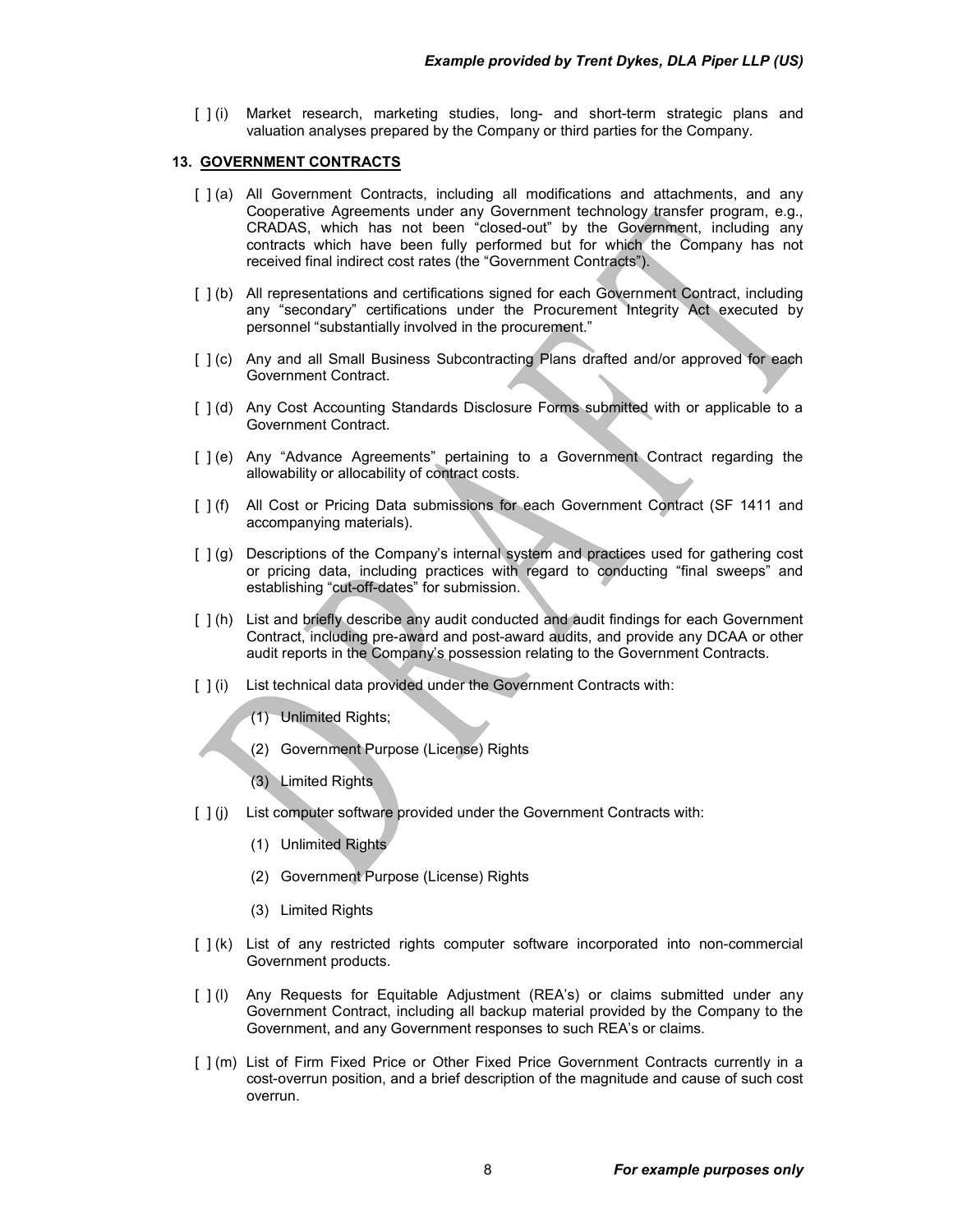- [ ] (n) List and brief description of any Government claims of any sort asserted against the Company, e.g., defective cost or pricing data, deductive changes, false certifications, etc.
- [ ] (o) Any terminations for convenience settlement proposals/claims submitted under any Government Contract, and a brief description of the status of any such proposal/claim.
- [ ] (p) List of any Government Contracts terminated for Default and any accompanying claims by the Government for excess reprocurement costs.

## **14. EMPLOYEE BENEFIT MATTERS**

- [ ] (a) List of any employee benefit plans sponsored or maintained by or for the Company, including pension, profit sharing, stock bonus, incentive stock option, nonqualified stock option, stock purchase, restricted stock, stock appreciation rights, savings, 401(k), nonqualified deferred compensation plans and all welfare benefit plans.
- [ ] (b) With respect to each qualified profit sharing, 401(k), money purchase pension, stock bonus, employee stock ownership, defined benefit pension and/or multiemployer pension plan sponsored or maintained by or for the Company:
	- [ ] (1) Copies of all plan documents, trust agreements, plan amendments and/or adoption agreements;
	- [ ] (2) Certified resolutions of the Board of Directors adopting the Plan, adopting Plan amendments and/or delegating fiduciary responsibility to any person(s) or entities;
	- [  $| (3)$  Copies of the last three years nondiscrimination and compliance tests (e.g., ADP/ACP, 415, 410(b), 402(g)).
	- [ ] (4) Copies of the five most recent Forms 5500, including all schedules, attachments and audit reports, if any;
	- [ ] (5) Copies of any third party funding contracts, including group annuity contracts, insurance contracts, investment fund contracts, investment management agreements;
	- [ ] (6) Copies of the most recent summary of plan accounts prepared by the plan recordkeeper, or, if a defined benefit plan, the most recent plan benefit summaries;
	- [ ] (7) Copy of the most recent summary plan description and any summary of material modifications distributed to plan participants;
	- [ ] (8) Copy of the most favorable determination letter or opinion from the Internal Revenue Service;
	- [ ] (9) Copy of the two most recent Summary Annual Reports and information as to dates of distribution;
	- [  $(10)$  Copy of beneficiary designation form;
	- [ ] (11) Copies of written notice of tax consequences (Section 402(f) notice) provided to participants, distribution request forms, election and waiver forms with respect to qualified joint and survivor annuities and qualified preretirement survivor annuities, if applicable;
	- [ ] (12) Copies of employee stock ownership plan loan documents, including promissory notes, pledge agreements, escrow agreements, and any other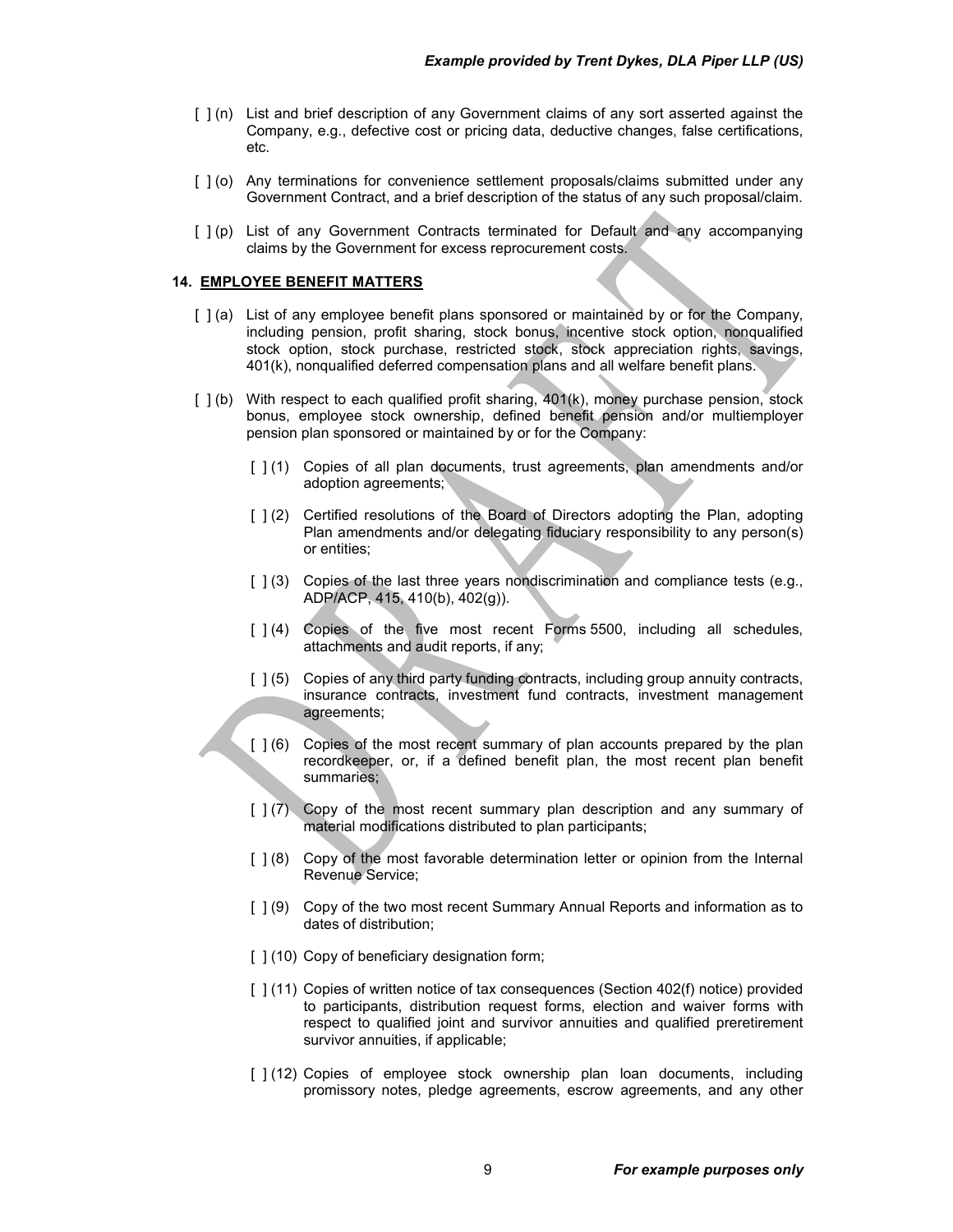document or agreement prepared in connection with an exempt ESOP loan or transaction under Treasury Regs. § 54.4975-7 or § 54.4975-11;

- [  $(13)$  Copies of the two most recent actuarial reports, if applicable;
- [  $1(14)$  Copies of PBGC-1 and Schedule A for part two years;
- [ ] (15) Copy of fiduciary bond;
- [ ] (16) Information regarding any defined benefit plan funding deficiency or multiemployer plan withdrawal liability assessment, including information as to the amount of the funding deficiency or withdrawal liability, the original due date, the date the deficiency or withdrawal liability was satisfied, copies of Form 5330 and proof of payment (canceled check) and copy of notice distributed to employees disclosing a funding deficiency; and
- [ ] (17) Copies of any pending or previous IRS or DOL audit inquiries/examinations or related correspondence.
- [  $|$  (c) With respect to each welfare benefit plan sponsored or maintained by the Company (including all health, medical, dental, life insurance, dependent care reimbursement, pretax premium, health care reimbursement, section 125 flexible benefit, disability, accidental death and dismemberment insurance, severance, vacation, retiree health and group legal plans and any plan that otherwise satisfies the definition of a welfare benefit plan under the Employee Retirement Income Security Act):
	- [  $1(1)$  Copy of the plan document or contract under which benefits are provided;
	- [ ] (2) Copy of the summary plan description and any summary of material modifications distributed to employees;
	- [  $| (3)$  Copies of the Form 5500s, including all attachments and schedules, for the past three years;
	- [ ] (4) Copy of COBRA notice (both initial and qualifying event) and written procedures;
	- [ ] (5) Copy of or information concerning any promise to extend benefits under the plan to retirees;
	- $[$   $]$  (6) Copies of all written communications to participants within the past two years concerning the plan;
	- [ ] (7) Copies of HIPAA notices and certificates; and
	- [ ] (8) Copies of Cancer Rights Act notices.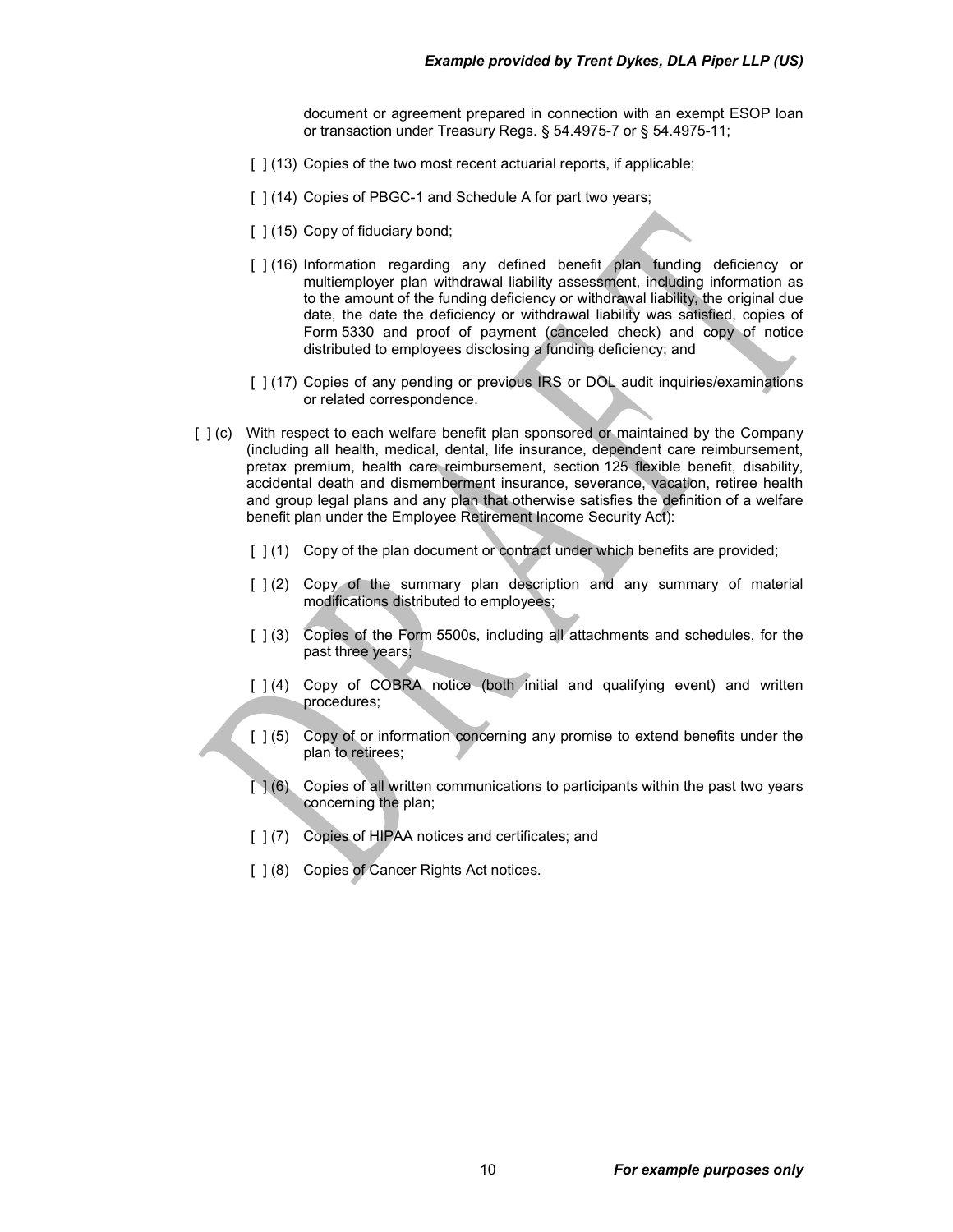#### **15. PROPERTY, FACILITIES, PERMITS AND ENVIRONMENTAL MATTERS**

- [ ] (a) List and description of all real property owned or leased by the Company; location, character and general nature of operations conducted at each location; nature of the title held, and any mortgages, liens or encumbrances on the property; title documents confirming ownership; report by public notary (in civil law countries) or other person authorized to conduct title searches.
- [ ] (b) List, with brief description, of all material personal property owned, leased or otherwise used by the Company.
- [ ] (c) List of all facilities currently owned, leased or otherwise used by the Company, including location, square footage, space available for expansions, presence of any known aboveground or underground chemical or fuel storage tanks or sumps, and brief description of lease/use terms (if applicable) and current and prior usage (including use by other owners and tenants, if known).
- [  $j$  (d) Schedule of property, plant and equipment by category including gross asset value, accumulated depreciation, range of depreciable lives, depreciation methods and market value/replacement cost estimates (if available).
- [ ] (e) Summary of all outstanding capital purchase commitments.
- [ ] (f) For material properties and facilities: deeds, mortgages, deeds of trust, title insurance policies, title reports, surveys, certificates of occupancy and appraisals and valuations; UCC searches in relevant states; judgment searches in relevant states; description of other liens, encumbrances and zoning restrictions.
- $[ ( ] ( g ) ]$  List of all facilities formerly owned, leased or otherwise used by the Company, including location, square footage, presence of any known aboveground or underground chemical or fuel storage tanks or sumps, dates of ownership/lease/use, and brief description of usage (including use by other owners and tenants, if known).
- [ ] (h) List, including maximum quantity onsite at any one time and brief description of usage, of all hazardous materials/wastes currently or previously (if known) stored, used, transported, generated, manufactured, treated, discharged, or disposed in connection with the Company's business. Provide MSDS forms for listed items, if available.
- [ ] (i) List, and brief description of status, of all permits, licenses, certificates, and other governmental approvals (collectively, "Permits") held or needed by the Company in connection with its business or properties owned, leased or otherwise used by the Company, including Permits relating to environmental, hazardous materials/wastes, and worker health and safety matters.
- [  $|$  (i) All claims, demands, notices or requests for information, and responses thereto (collectively, "Notices"), given to or received from any agency or other person regarding any matters concerning the environment, hazardous materials/wastes, or worker health and safety, including any Notices of potential responsibility for environmental contamination.
- [ ] (k) List, and brief description of status, of environmental, hazardous materials/wastes, or worker health and safety problems, injuries, conditions or issues known to the Company concerning the Company's business or any facility or property owned, leased or otherwise used by the Company, and including any environmental contamination conditions and any known or potential violations or non-compliance with applicable laws, rules, regulations or Permits.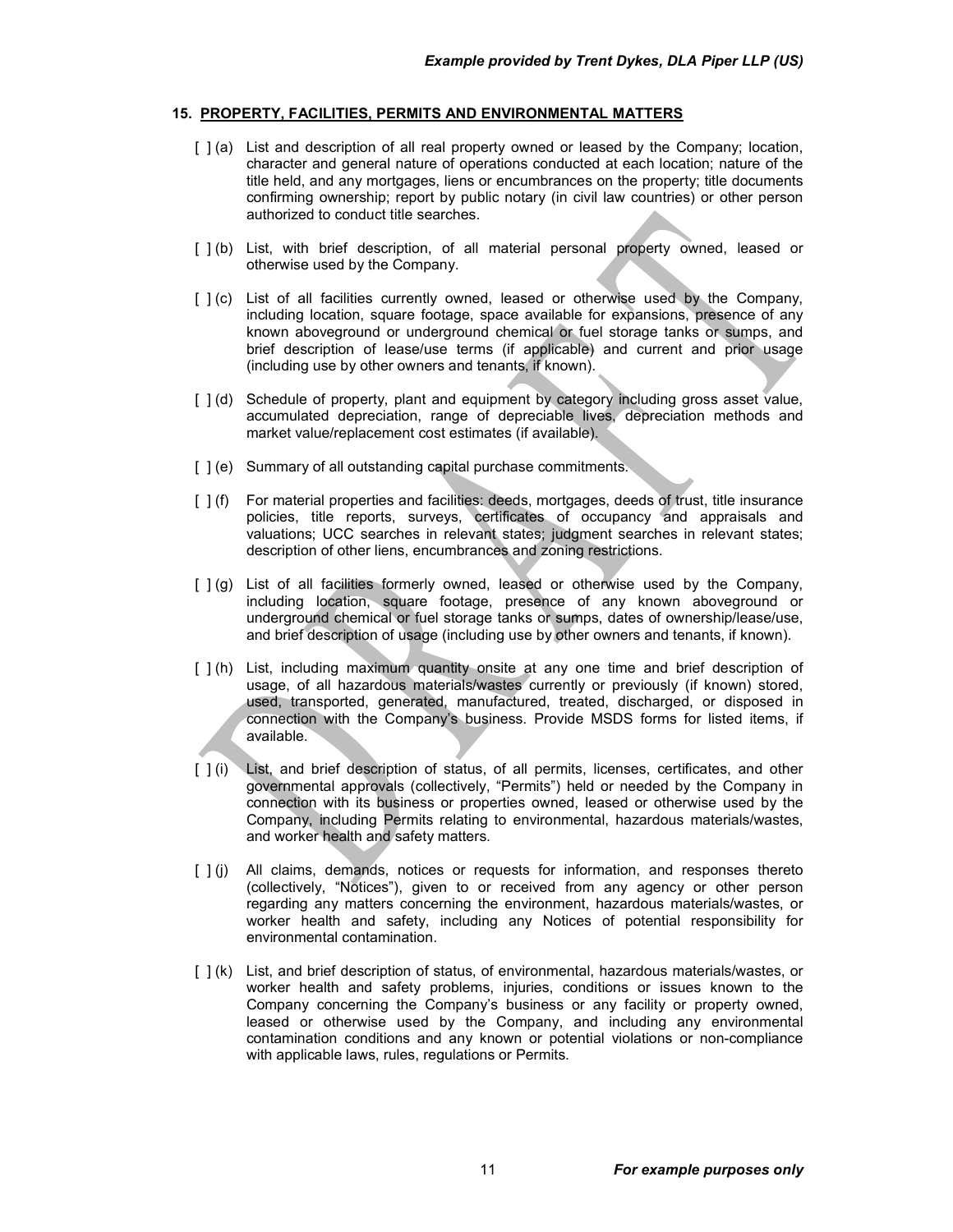- [ ] (I) List, and brief description of status, of spills, leaks, or other unauthorized discharges of hazardous materials/wastes occurring in connection with the Company's business or at any property or facility when owned, leased or otherwise used by the Company.
- [ ] (m) List, and brief description of status, of all pending or threatened criminal, civil, regulatory, judicial or administrative actions or proceedings relating to the environment, hazardous materials/wastes, or worker health and safety matters.
- [ ] (n) Any reports, summaries or evaluations regarding matters related to worker health and safety, the environment or hazardous materials/wastes, including assessments or audits, whether internal or external, and any sampling results from any hazardous materials/wastes, soil, air or water related to the Company's business or any facilities or property owned, leased or otherwise used by the Company
- [ ] (o) List, with brief description of status, any environmental investigation or remediation which the Company or another party is conducting, has completed, or which may be required (if known) in connection with the Company's business, or any facility or property owned, leased or otherwise used by the Company.
- [ ] (p) List, with brief description of status, any modification, removal, repair, closure or installation of equipment or improvements, including equipment or improvements related to hazardous materials/wastes, which the Company or another party is conducting or which may be required (if known) in connection with the Company's business, or any facility or property owned, leased or otherwise used by the Company.

# **16. TECHNOLOGY AND PROPRIETARY RIGHTS**

- [ ] (a) List and copies of all patents and applications pending, held or being prosecuted by the Company in the United States or elsewhere, with descriptive titles, numbers, jurisdiction, and copies of all correspondence to or from examining authorities or other parties regarding such patents and patent applications.
- [ ] (b) List of all copyright registrations and applications related to the all intellectual property and intellectual property rights used in connection with the Company's business or necessary for its business as presently conducted and as currently proposed to be conducted (collectively, "Technology") pending, held or being registered by the Company in the United States or elsewhere, with descriptive titles, numbers, and jurisdiction.
- [ ] (c) List of all trademarks, registered or unregistered, used in connection with the Technology, whether or not owned by or licensed to the Company, with a description of products or services associated therewith, and numbers, jurisdiction, status of any registration applications pending, if any.
- [ ] (d) List of all categories of Technology (whether or not patented or patentable), together with a brief description of how each such Technology was developed or acquired.
- [ ] (e) List and copies of all license agreements and sublicense agreements related to the Technology pursuant to which the Company licenses any technology or intellectual property rights to or from third parties, including model or standard sales or license agreements (including shrink-wrap or click-wrap licenses).
- [ ] (f) List and copies of all agreements related to the Technology pursuant to which the Company has assigned any technology or intellectual property rights to, or obtained any technology or intellectual property rights from, third parties, including without limitation intellectual property assets transferred into the Company at or in connection with its formation or spinoff. Also include a description of all interests, whether direct or indirect, whether through ownership or otherwise, of any founder, officer, director, former officer or former director in the technology and/or intellectual property relevant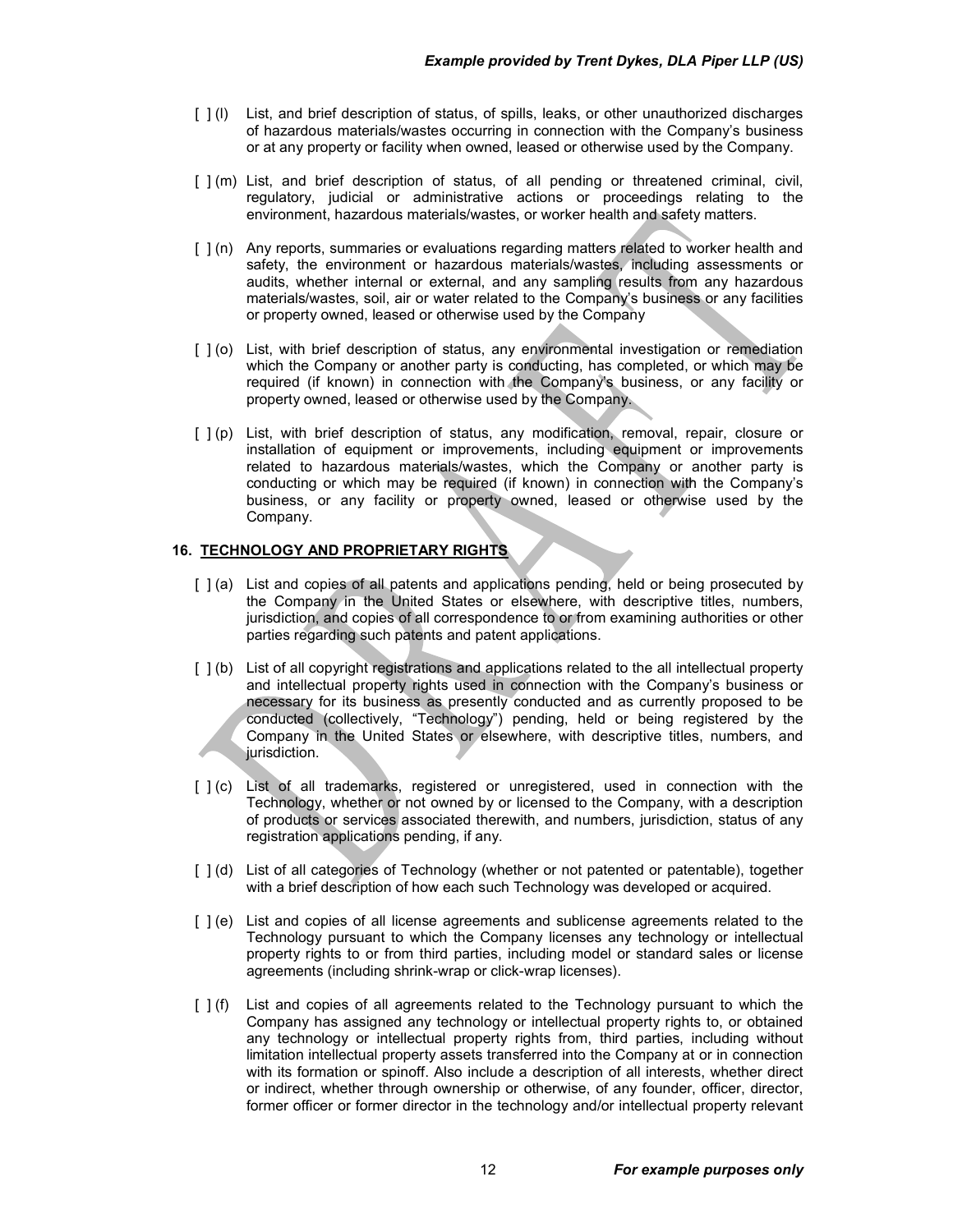to the Company, and copies of Company's standard form of agreements with founders, directors, officers and advisory board members, if applicable.

- [ ] (g) List and copies of all agreements pursuant to which the Technology are distributed or marketed by third parties, including without limitation all sales representative, referral, reseller, value-added reseller, original equipment manufacturer and all other distribution agreements.
- [ ] (h) List and copies of all joint ownership, research and development agreements which relate to the Technology and to which the Company is a party, including for each such relationship a description of the ownership and rights to any developed technology, and any payment or financial obligation with respect to such developed technology.
- [ ] (i) List and copies of all agreements pursuant to which products or components related to the Technology are manufactured or assembled by, or pursuant to which the Company acquires products or components for products from, third parties.
- [ ] (j) List of engineers and other employees who have participated in or contributed to the development of the Technology, a brief description of their roles, and copies of their resumes or other evidence of previous job history.
- [ ] (k) List of all non-employees (individuals and entities) who participated in any Technology development for Company, including information concerning each project, the amount and type of services performed and whether each such person has executed an assignment of rights in intellectual property to the Company.
- [ ] (I) Copies of the Company's standard form of agreements with employees and independent contractors regarding inventions, and a list of all employees and all independent contractors who have executed the agreements, and a list of all employees and all independent contractors who have not executed the agreements.
- [ ] (m) Copies of confidentiality, non disclosure, and assignment of invention agreements, between the Company and employees, and between the Company and independent contractors, the contents of which differ from those set forth in the standard form, including a description of any work or inventions excluded from such agreements.
- [ $| (n)$  Copies of the Company's standard form of confidentiality and non disclosure agreements, between the Company and persons or organizations other than employees and independent contractors, and a list of persons or organizations who have executed the agreements.
- [ ] (o) Copies of confidentiality and non disclosure agreements, between the Company and persons or organizations other than employees and independent contractors, the contents of which differ from those set forth in the standard form.
- [ ] (p) All documents, correspondence, memos, and other papers relating to the Company's written policies on intellectual property, including trade secrets and proprietary information.
- [ ] (q) Copies of all security agreements pursuant to which a lender or creditor has taken a security interest in specific intellectual property assets or "general intangibles" which relate to the Technology.
- [ ] (r) Uniform commercial code filings, or other state and federal filings, that relate in any way to the Technology.
- [ ] (s) Law firm(s) handling patent, trademark, copyright and other intellectual property matters for the Company, and any subsidiary, and contact person name, address and phone number.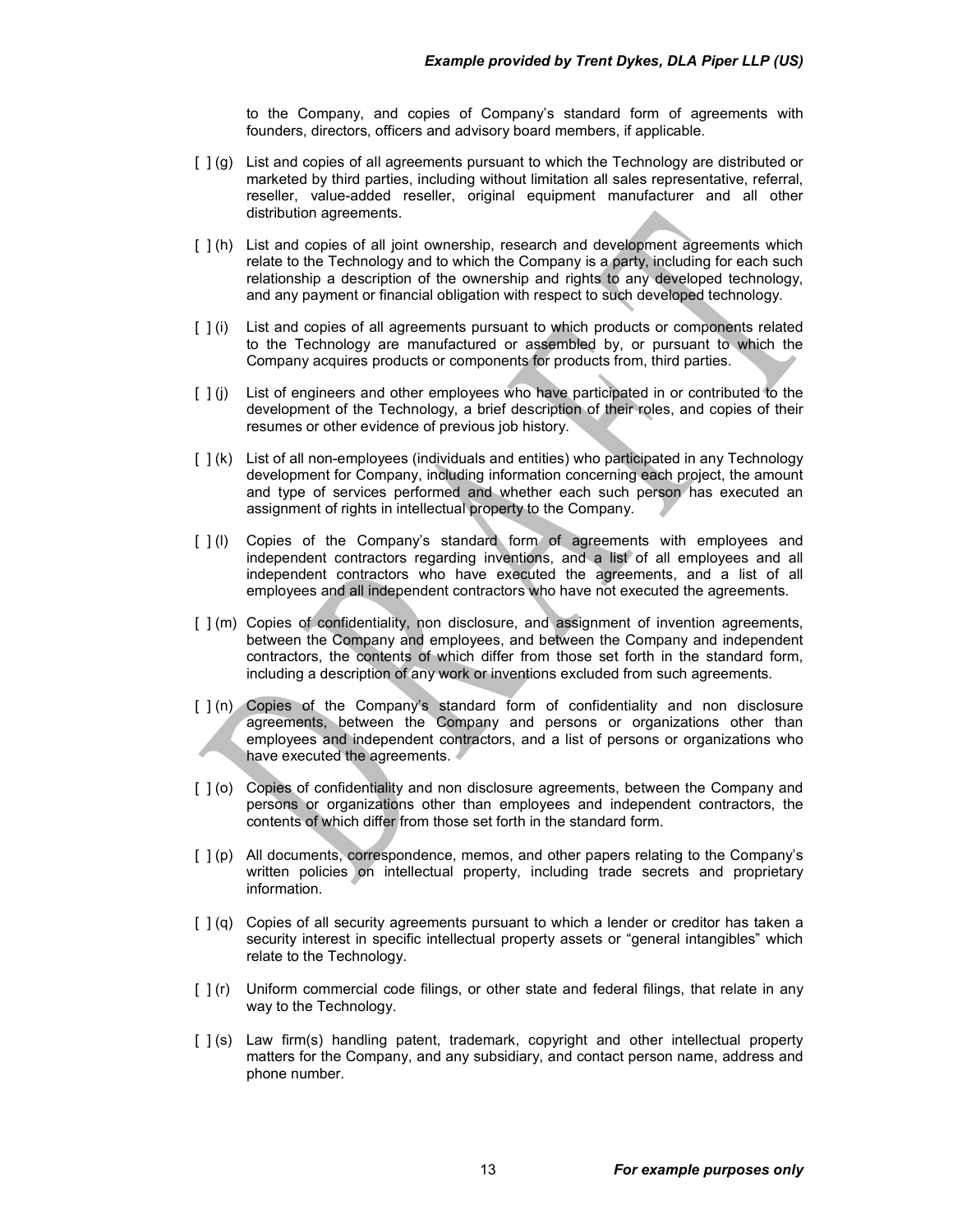- [ ] (t) All documents, correspondence, memos, notes, and other papers relating to any Technology development by the Company that involves the derivation or use of specifications or technical information derived from the products of third parties.
- [ ] (u) Listing of all open source software applications, programs, packages, or libraries that have been used by Company to develop any of the Technology, or that have been incorporated into the Technology, along with a copy of the accompanying license for such open source applications.
- [ ] (v) All documents, correspondence, memos, notes, and other papers analyzing or assessing the validity or scope of any of the Company's copyrights, patents, or trademarks which relate to the Technology.
- [ ] (w) Description of any development projects relevant to the Technology currently underway, including scope, personnel involved in the development and status.
- [ ] (x) Description of all Company trade secrets and related know-how necessary or useful to conduct the business of Company and/or to utilize the Technology.
- $\lceil \cdot \rceil$  (y) List and copies of all other information, documents and agreements relating to the Technology not covered by this list but which would, in Company's judgment, be material to evaluation of the Technology by prospective buyers thereof.

PLEASE NOTE: If Company uses a standard format for any of these types of agreements, please provide only a single copy of that format and any negotiated versions with material deviations from that format.

# **17. DEFENSE AND PROSECUTION OF INTELLECTUAL PROPERTY CLAIMS**

- [ ] (a) All documents, correspondence, pleadings, memos, notes, and other papers relating to any pending or threatened intellectual property litigation or claim against the Company concerning the Technology, or any other assertion, suggestion, or inquiry by a third party that the Company and/or the Technology is infringing its intellectual property rights.
- [ ] (b) All documents, correspondence, pleadings, memos, notes, and other papers applicable to any dispute or litigation with any third party (including without limitation customers, employees, suppliers and competitors) relating to ownership, use or commercialization of the Technology.
- [ ] (c) Materials referred to during the process of developing any Technology that is the subject of any pending or threatened litigation, claim, assertion, suggestion, or inquiry.

# **18. EXPORT MATTERS**

- [ ] (a) Copies of correspondence with, submissions to, or documents received from the Bureau of Industry and Security (formerly Bureau of Export Administration), Office of Defense Trade Controls, or Office of Foreign Assets Control, including but not limited to any requests for advisory opinions, commodity jurisdiction requests, commodity classification requests, applications for export licenses and responses thereto (including notices of intent to deny, return without action notices, and denials), export licenses, "is informed" letters, reports filed pursuant to the Export Administration Regulations or an export license, requests for documents or other information, voluntary disclosures, pre-charging letters, charging letters, warning letters, and documents reflecting settlement of alleged export control violations.
- [  $1(b)$  Copies of correspondence with or submissions to the Department of Justice, Federal Bureau of Investigation, or any other government agency related to any export or domestic release of any technology or software.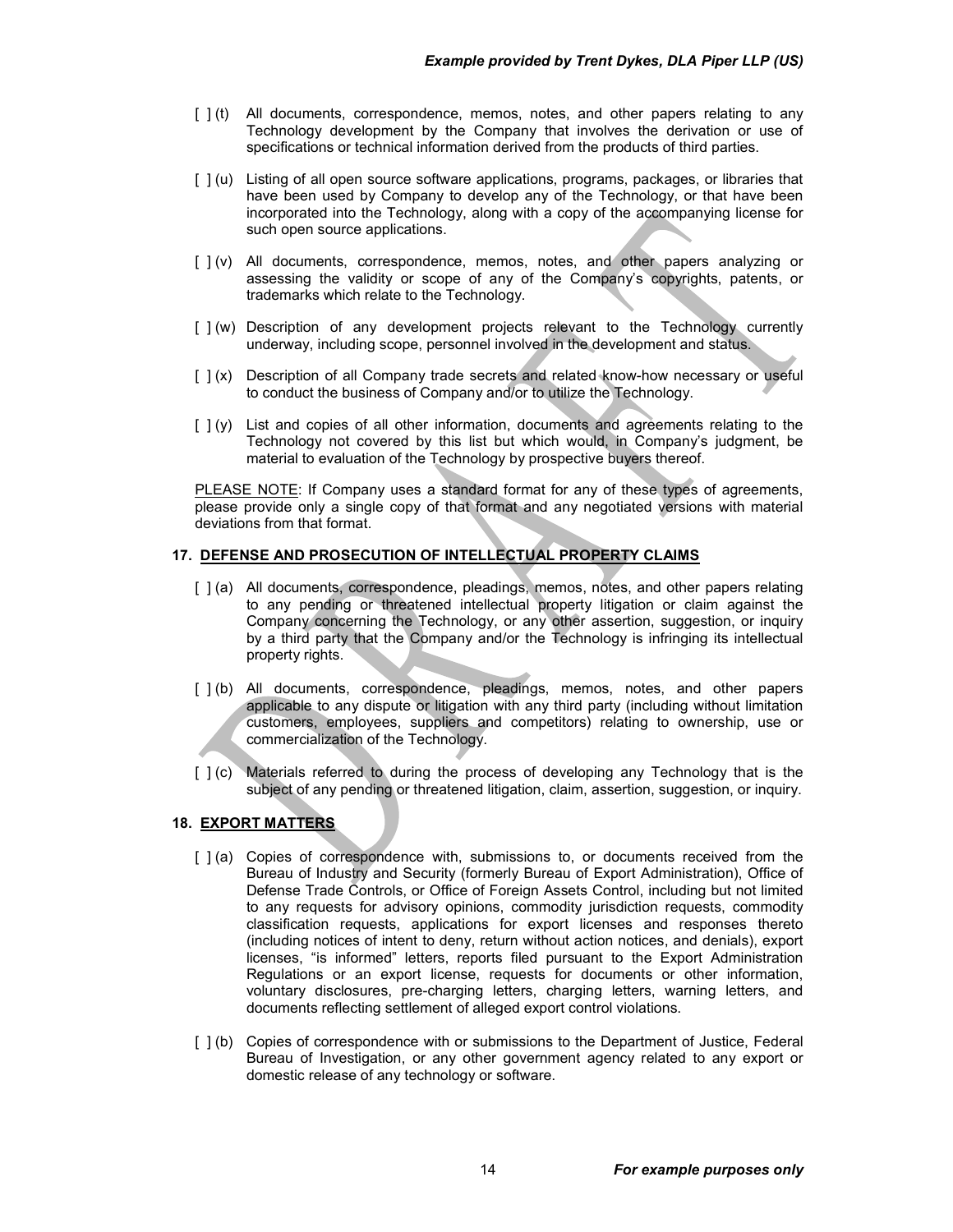- [ ] (c) List or product matrix identifying the Export Commodity Classification Number (ECCN) or U.S. Munitions List classification that applies to each of the items produced or sold by the Company internationally. Separately identify any items that contain or utilize cryptographic functionality (encryption).
- [ ] (d) List of the license authority used to export each item exported by the Company, with copies of any required supporting documentation (e.g., letters of assurance to support use of License Exception TSR).
- [ ] (e) List of the countries to which Company exports or has exported any items.
- [ ] (f) List identifying Company products, technology, or services that are: (i) on the United States Munitions List; (ii) have substantial military applicability; or, (iii) are specially designed or modified for military purposes, regardless of whether such items are exported. Please indicate whether the Company has registered with the Office of Defense Trade Controls.
- [ ] (g) List of foreign national employees (and their countries of nationality) whose job responsibilities include or require access to technical information or software related to the design, development or production or use of the Company's products. For the purposes of this request, a foreign national employee is any employee who is not a U.S. citizen, a lawful permanent resident alien, an asylee or a refugee.

# **19. SEC AND NASDAQ [NYSE] FILINGS AND RELATED MATERIALS**

- [ ] (a) To the extent not available in complete form through EDGAR, all reports and other documents filed with the SEC (e.g., Form 10-K, Form 10-Q, proxy statements, registration statements, prospectuses, etc.) within the last [three] fiscal years and any interim period, all exhibits and schedules filed therewith or incorporated therein.
- [  $|$  (b) Comment letters or other correspondence from the SEC, if any, and responses thereto.
- [ ] (c) Any other filings or submissions made by the Company with the SEC within the last [three] years.
- [ ] (d) Filings and submissions made with The NASDAQ [the New York Stock Exchange] and any correspondence with The NASDAQ [the New York Stock Exchange] within the last [three] years.
- [1] (e) Copies of all reports or communications to security holders during the last [two] years.

# **20. PUBLIC FINANCIAL REPORTING**

- [ ] (a) Reports or "management letters" received by the Company from independent accountants or consultants during the past five years relating to accounting or tax policies or financial control procedures of the Company and any management responses thereto.
- [  $|$  (b) Any written documentation of internal control over financial reporting and disclosure controls and procedures, as such terms are defined in the rules of the SEC.
- [  $|$  (c) Any written documentation of management's assessment of the effectiveness of the Company's internal control over financial reporting; a description of any material changes that have occurred since the end of the last period covered in the Company's periodic reports filed with the SEC or are expected to occur in the future.
- [ ] (d) Any written correspondence between the Company's audit committee and its management, auditors, outside counsel or disclosure committee during the past three fiscal years and any subsequent period; any disclosures to audit committee since that date of (a) significant deficiencies or material weaknesses in internal control over financial reporting and (b) fraud involving management or other employees with significant role in internal control over financial reporting.